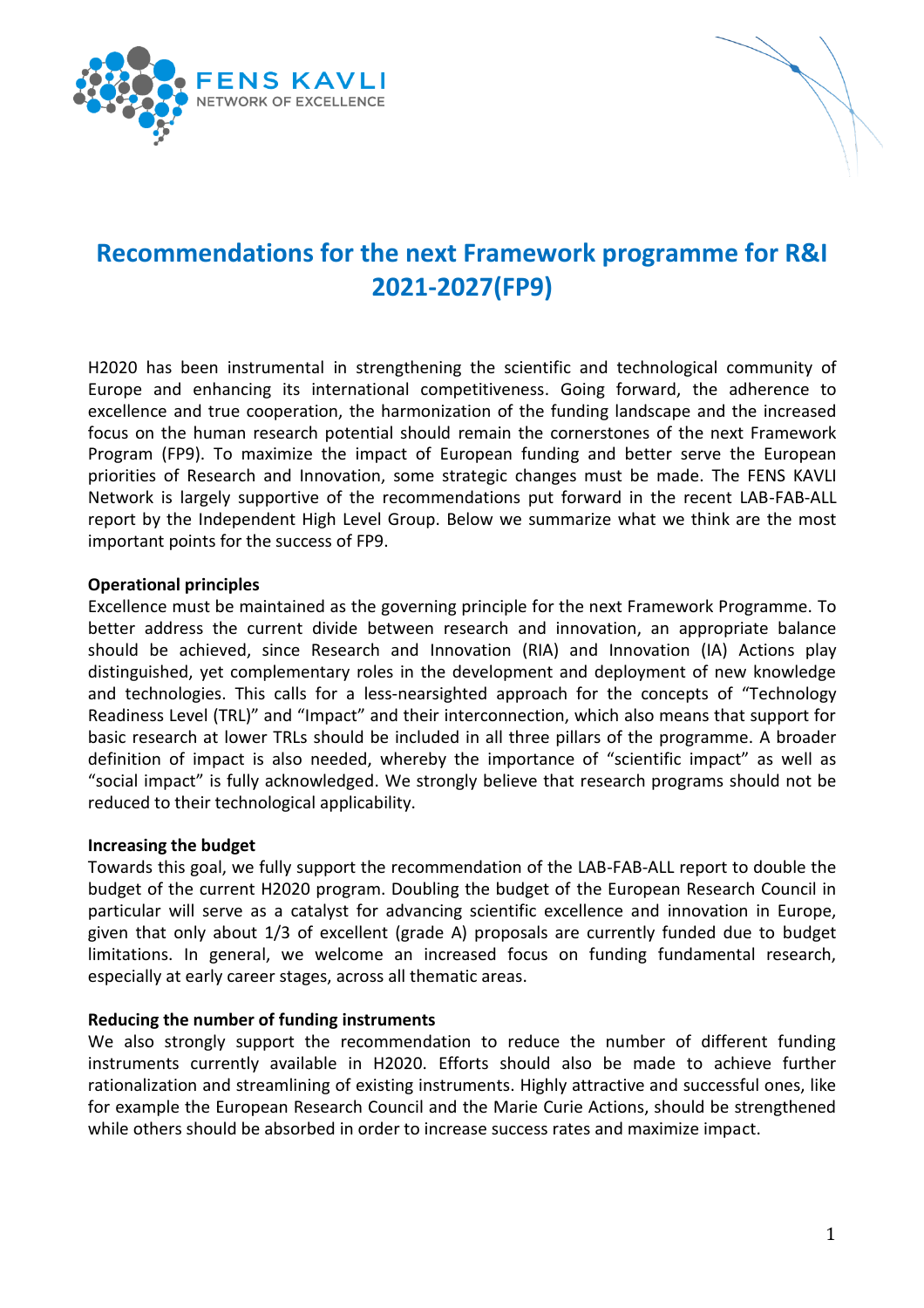#### **Increasing success rates**

Low success rates of most EU funding schemes are considered a major problem. Not only they entail a waste of resources, but they also discourage participation and create entry barriers for newcomers and small groups. As a result, excellent potential can be lost, leaving out a vital part of the European research and business community. The following measures could be used to alleviate these problems:

- To ring-fence funds for early and mid-career scientists as these are the key drivers of innovation but also the ones at greater risk. They lack the extended networks and proven track records of experienced scientists and often the experience to draft competent proposals.
- To ring-fence funds for smaller groups, consisting of few (2-5) PIs. Α more inclusive approach is needed to preserve a vivid, healthy and diverse ecosystem without lowering criteria and compromising quality.
- To introduce a two-stage (not a 2-step) evaluation procedure to reduce the long (>100) hours for preparing proposals that face strong competition.
- In certain areas it may be useful to have fewer topics, with increased budget for each topic but at the same time broader in scope. This would allow avoiding the phenomenon of decreased participation in certain topics of lower interest (which currently results in unused budget) and oversubscription in other topics of increased interest (which currently results in rejection of proposals with high scores).

### **Improving evaluation processes**

The use of a true two-stage submission and evaluation should be extended so that the majority of the proposals can be screened through the first stage. This would result in reducing both the administrative burden for the EU and the preparation effort of the beneficiaries. A reasonable period of time should be foreseen between announcing the results of the first stage and submitting second stage proposals to allow the actual work to be performed after the  $1<sup>st</sup>$  stage results. With respect to the ERC in particular, we propose to eliminate the part B2 of the proposal and make decisions based solely on part B1 and the interview. To counteract the expected increase in subscription rates that could emerge from such measures, we propose to eliminate deadlines. This simple action was shown to reduce the number of applications by half in NSF calls: [http://www.sciencemag.org/news/2016/04/no-pressure-nsf-test-finds-eliminating](http://www.sciencemag.org/news/2016/04/no-pressure-nsf-test-finds-eliminating-deadlines-halves-number-grant-proposals)[deadlines-halves-number-grant-proposals.](http://www.sciencemag.org/news/2016/04/no-pressure-nsf-test-finds-eliminating-deadlines-halves-number-grant-proposals)

### **Continue the progress towards open science**

In order to maximize the scientific outcomes and impacts from FP9 funding, it will be important to continue working towards a culture of truly open science. H2020 has been a leader in mandating open access publication and FP9 should continue to ensure that an increasing proportion of published work is immediately and freely available. As part of this, FP9 should consider supporting the preprint mechanism.

We feel that there has been less progress in sharing of research data and tools and this could be a major emphasis of FP9. FP9 should see a transition to mandatory sharing of raw data and software on the EU open data portal (in the same way that H2020 transitioned towards mandatory open access publishing). This would doubtless require infrastructure to allow the large amounts of scientific data to be uploaded and funding to the researchers to facilitate data sharing. Another possibility to foster a change in culture towards open science would be instituting a prize or reward for exemplars of excellence in data sharing amongst FP9 funded scientists.